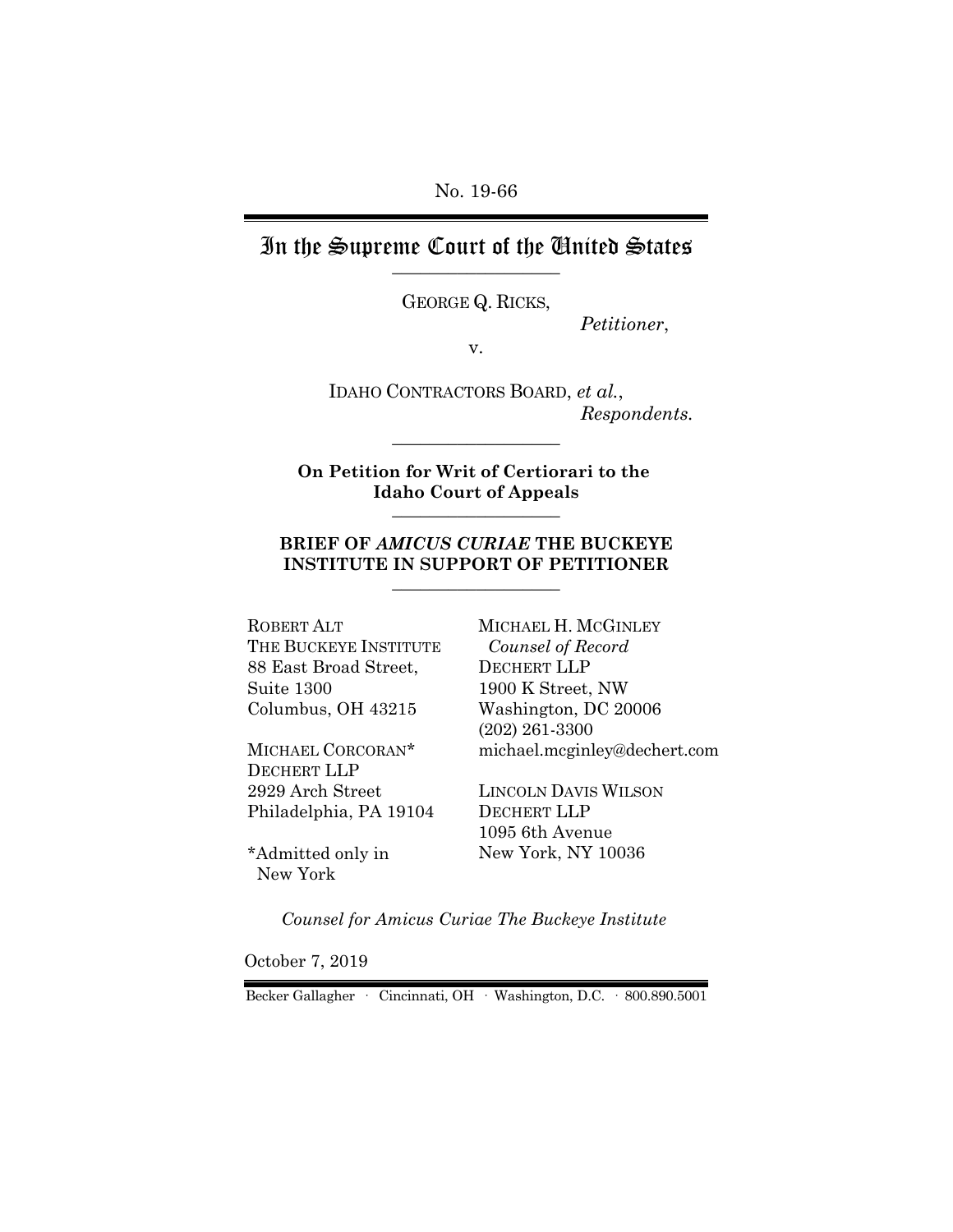## **QUESTION PRESENTED**

Whether the Court should revisit its holding in *Employment Division v. Smith*, 494 U.S. 872 (1990), that the Free Exercise Clause generally requires no religious exemptions from laws that are neutral and generally applicable.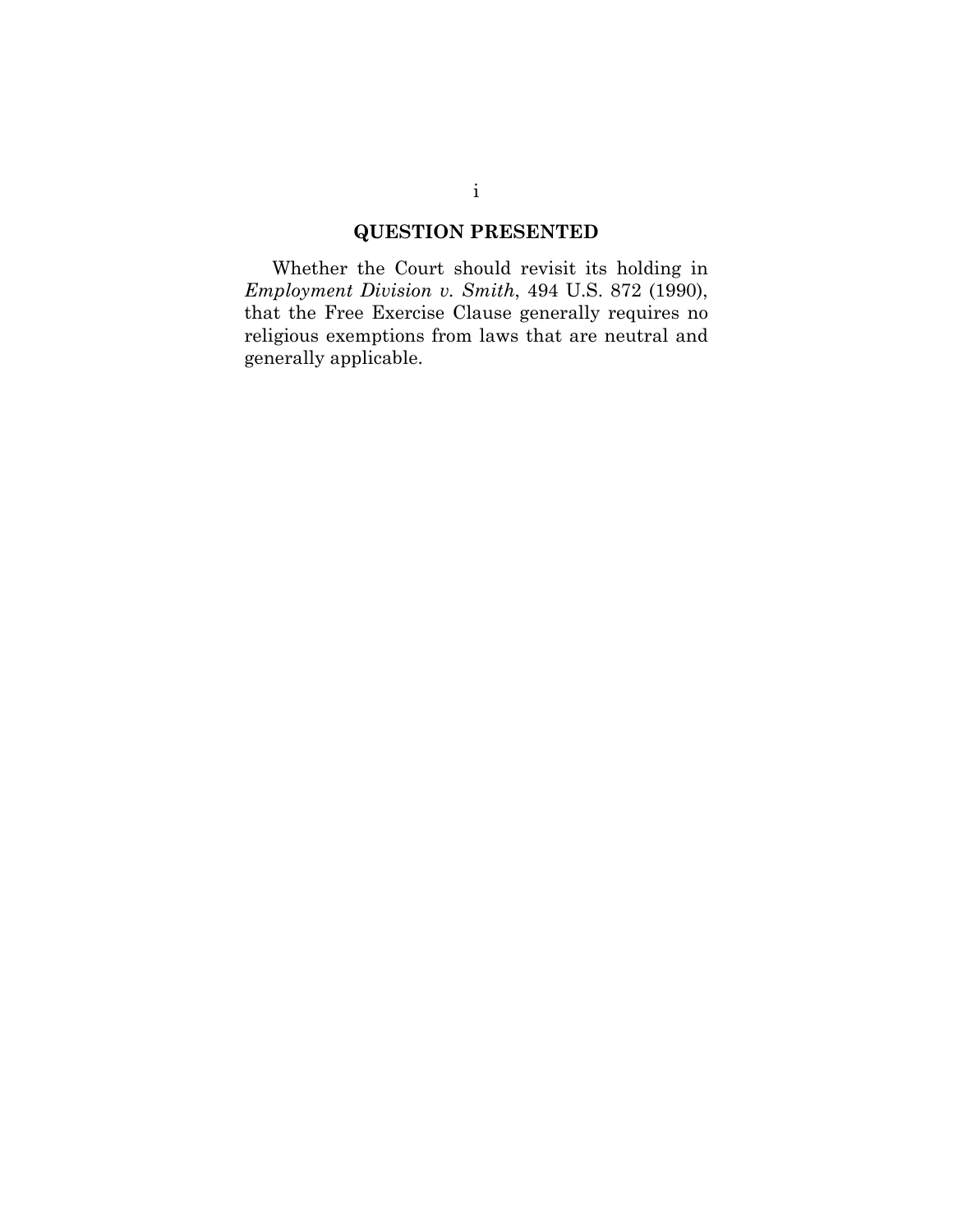# **TABLE OF CONTENTS**

| QUESTION PRESENTED                                                                                  |
|-----------------------------------------------------------------------------------------------------|
|                                                                                                     |
|                                                                                                     |
| <b>INTRODUCTION AND</b><br>SUMMARY OF ARGUMENT  2                                                   |
|                                                                                                     |
| I.<br>The Three Decades Since Smith Have<br>Witnessed A Vast Expansion Of The                       |
| II.<br>The Administrative State's Increasing<br>Intrusions On Religious Freedom Warrant             |
| HI.<br><i>Smith's</i> Reliance On The Political Process Is<br>An Inadequate Check On Administrative |
|                                                                                                     |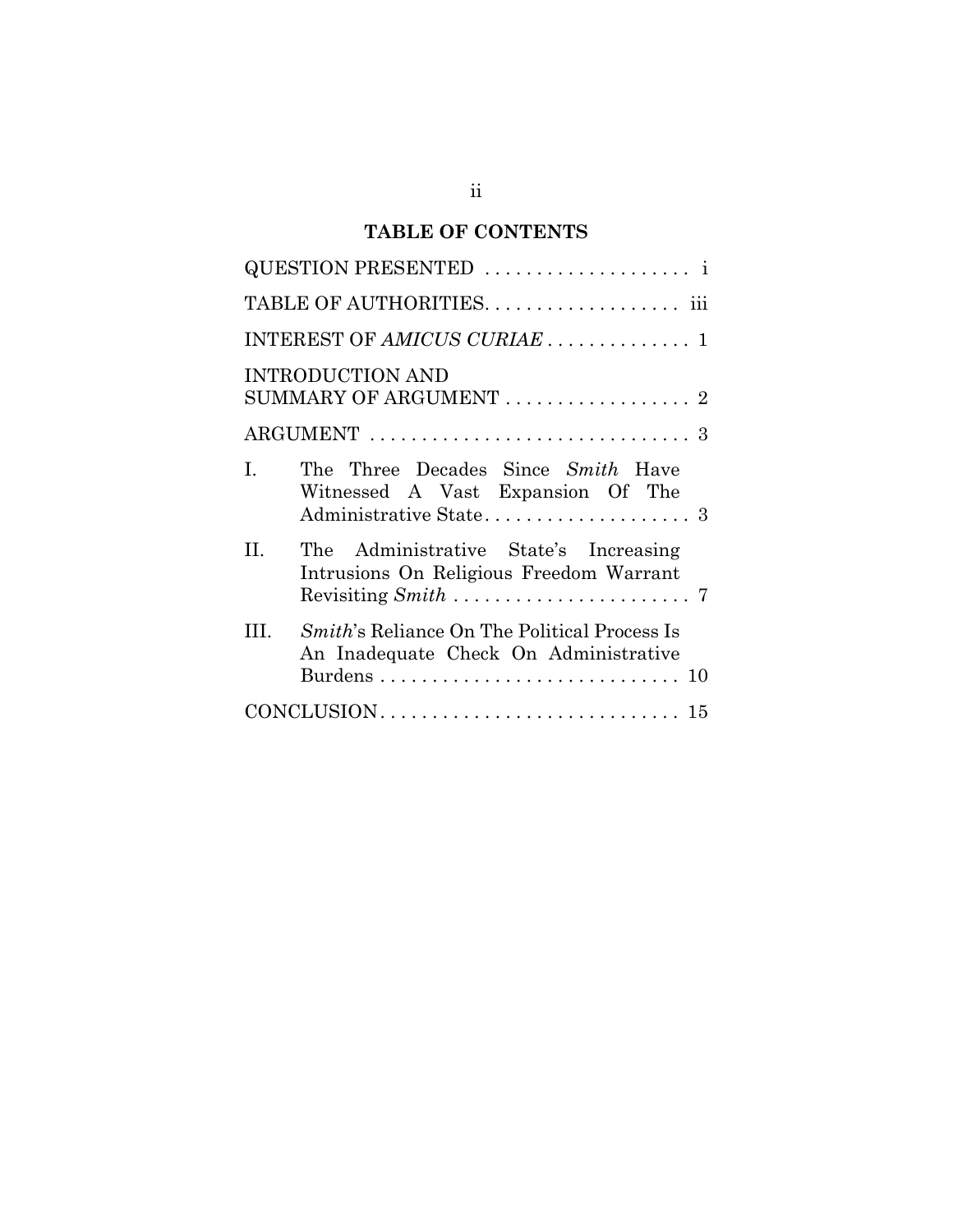## **TABLE OF AUTHORITIES**

### **CASES**

| City of Arlington, Tex. v. FCC,                                                         |
|-----------------------------------------------------------------------------------------|
| <b>Employment Division v. Smith,</b>                                                    |
| Hobbie v. Unemployment Appeals Comm'n<br>of Florida, 480 U.S. 136 (1987)  13            |
| Holt v. Hobbs,                                                                          |
| Hosanna-Tabor Evangelical Lutheran Church<br>and Sch. v. EEOC, 565 U.S. 171 (2012) 8, 9 |
| Kisor v. Wilkie,                                                                        |
| Montgomery v. Cty. of Clinton,<br>743 F. Supp. 1253 (W.D. Mich. 1990)  14               |
| PHH Corp. v. CFPB,<br>881 F.3d 75 (D.C. Cir. 2018). 4, 5                                |
| Ricks v. State of Idaho Contractors Bd.,<br>435 P.3d 1 (Idaho Ct. App. 2018) 14         |
| Sackett v. EPA,                                                                         |
| Sherbert v. Verner,                                                                     |
| Stinemetz v. Kansas Health Policy Auth.,<br>252 P.3d 141 (Kan. Ct. App. 2011) 8         |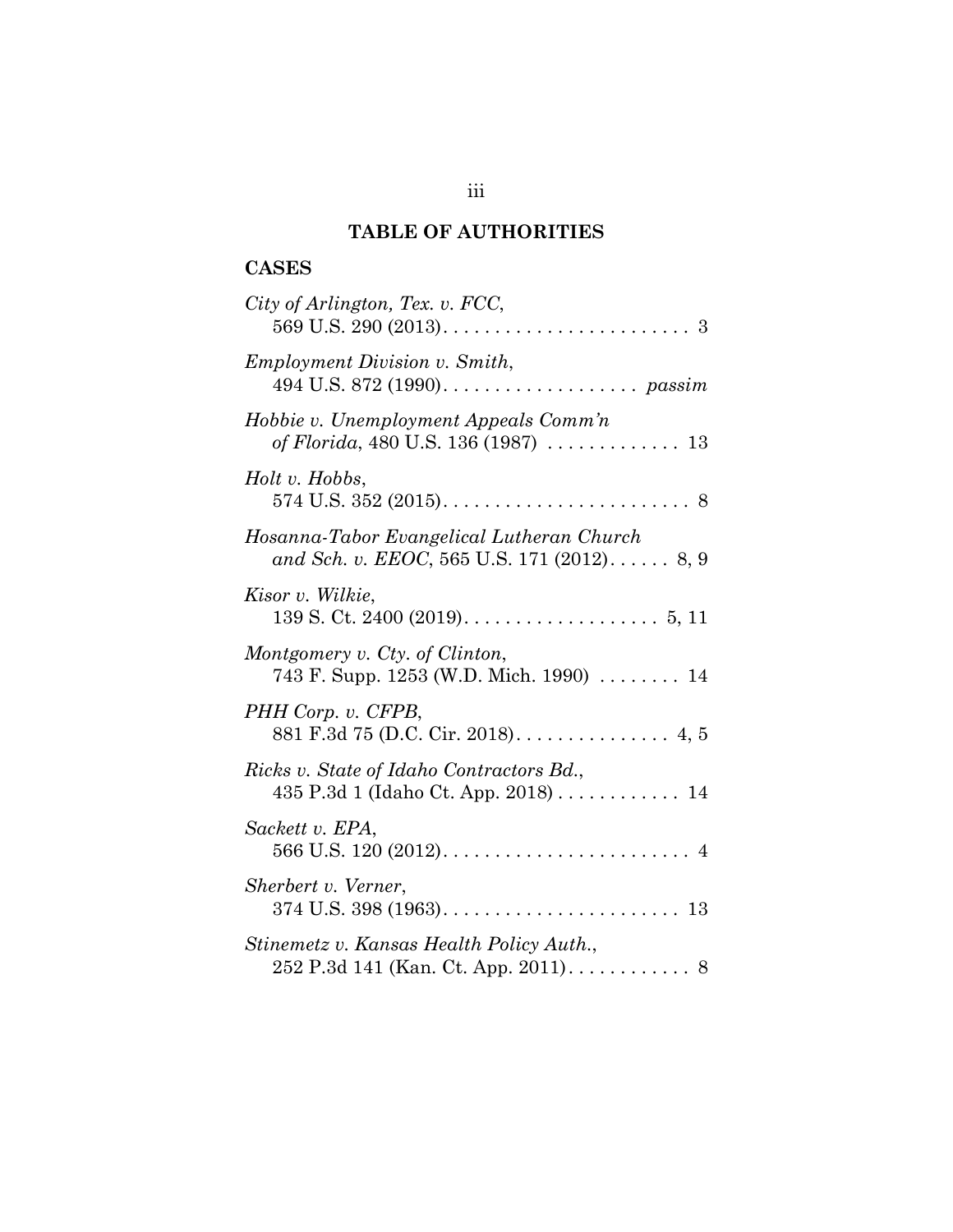| Stormans, Inc. v. Wiesman,<br>794 F.3d 1064 (9th Cir. 2015),<br>cert. denied, 136 S. Ct. 2433 (2016)  14 |
|----------------------------------------------------------------------------------------------------------|
| Thomas v. Review Bd. of Indiana Emp.<br>Security Div., 450 U.S. 707 (1981)  13                           |
| Torcaso v. Watkins,                                                                                      |
| Trinity Lutheran Church of Columbia, Inc. v.                                                             |
| United States v. Ballard,                                                                                |
| W. Va. State Bd. of Educ. v. Barnette,                                                                   |
| <b>STATUTES</b>                                                                                          |
|                                                                                                          |
|                                                                                                          |
|                                                                                                          |
|                                                                                                          |
|                                                                                                          |
|                                                                                                          |
|                                                                                                          |
|                                                                                                          |
|                                                                                                          |
|                                                                                                          |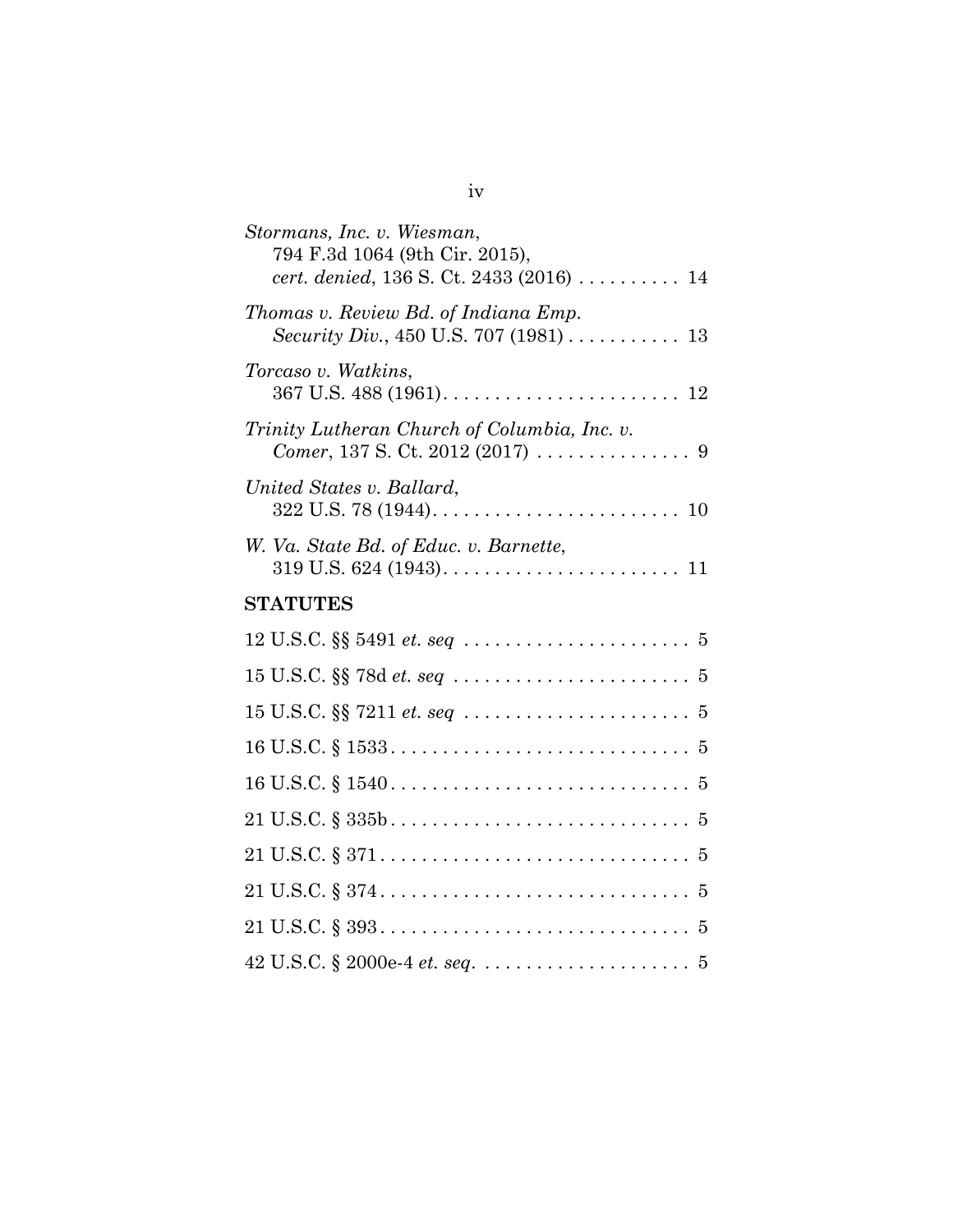| N.M. STAT. ANN. §§ 28-1-3 et seq. 5           |
|-----------------------------------------------|
|                                               |
| SAN FRANCISCO CHARTER, art. IV, $\S$ 4.107  5 |

# **OTHER AUTHORITIES**

| Rebecca Haw Allensworth, Foxes at the Henhouse:<br>Occupational Licensing Boards Up Close, 105<br>CAL. L. REV. 1567 (2017). $\dots \dots \dots \dots \dots \dots \dots$ 6 |
|---------------------------------------------------------------------------------------------------------------------------------------------------------------------------|
| Robert Alt, The Administrative Threat to Civil<br>Liberties, 2018 Bradley Symposium Lecture<br>(May 15, 2018), <i>available at</i>                                        |
| Paul Barker, Note: Religious Exemptions and the<br>Vocational Dimension of Work, 119 COLUM. L.                                                                            |
| Eric Biber & J.B. Ruhl, The Permit Power Revisited:<br>The Theory and Practice of Regulatory Permits<br>in the Administrative State, 64 DUKE L.J. 133                     |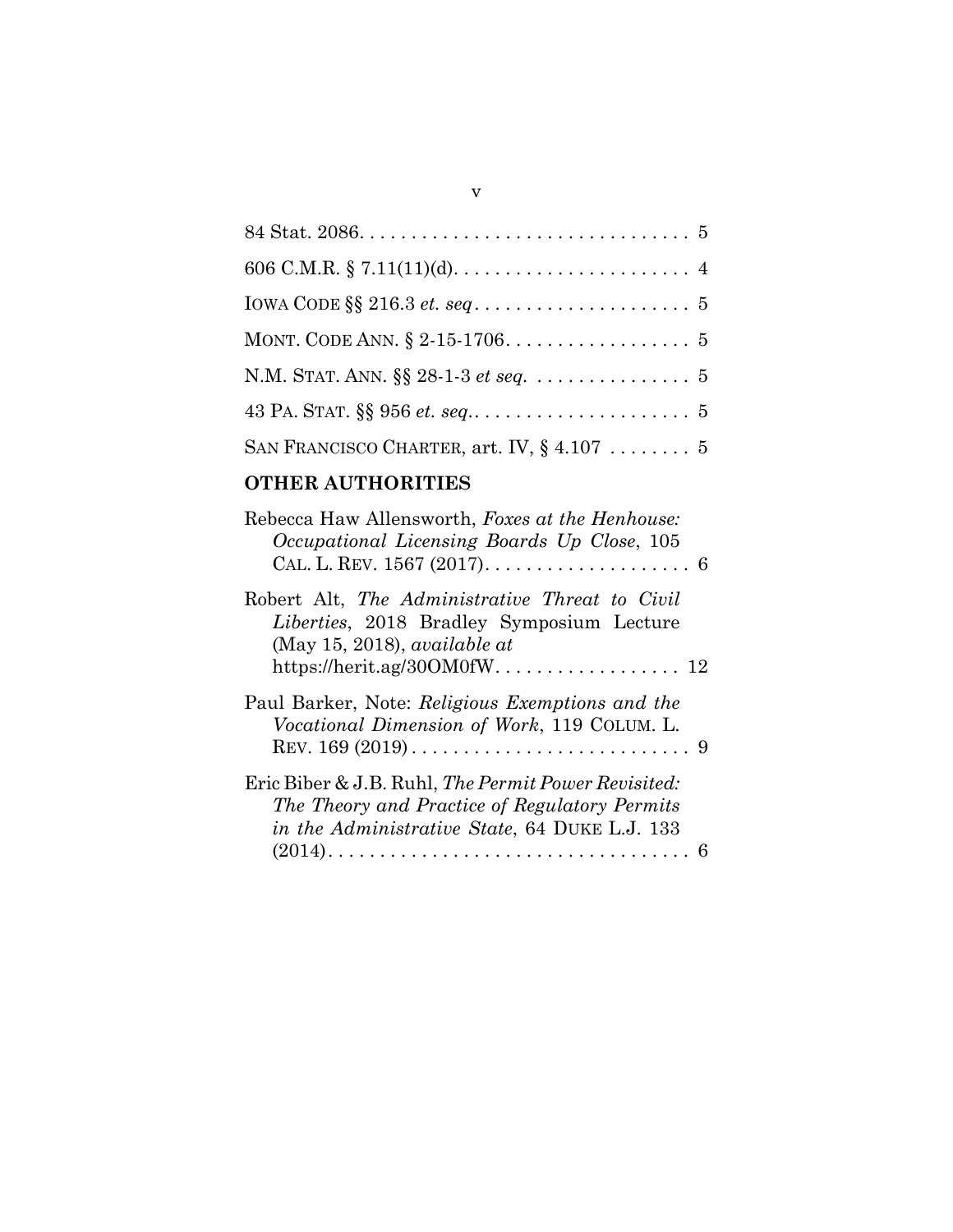| Comment, Judgmental Neutrality: When the<br>Supreme Court Inevitably Implies That Your<br>Religion Is Just Plain Wrong, 38 SETON HALL L.            |
|-----------------------------------------------------------------------------------------------------------------------------------------------------|
| Christopher DeMuth, Can the Administrative State<br>Be Tamed?, 8 J. LEGAL ANALYSIS 121 (2016) 3, 4                                                  |
| Stephen Dinan, Feds Shut Down Amish Farm for<br>Selling Fresh Milk, WASH. TIMES                                                                     |
| Orphe Divounguy, Greg R. Lawson, & Bryce Hill,<br>Still Forbidden to Succeed: The Negative Effects<br>of Occupational Licensing on Ohio's Workforce |
| Aaron Edlin & Rebecca Haw, Cartels by Another<br>Name: Should Licensed Occupations<br>Face<br>Antitrust Scrutiny?, 162 U. Pa. L. Rev. 1093          |
| Richard A. Epstein, The Permit Power Meets the<br>Constitution, 81 IOWA L. REV. 407 (1995)  4, 9                                                    |
| Eugene Gressman & Angela C. Carmella, The<br>RFRA Revision of the Free Exercise Clause, 57                                                          |
| Philip Hamburger, <i>Exclusion and Equality: How</i><br>Exclusion from the Political Process Renders<br>Religious Liberty Unequal, 90 NOTRE DAME L. |
| HAMBURGER, IS ADMINISTRATIVE LAW<br>PHILIP                                                                                                          |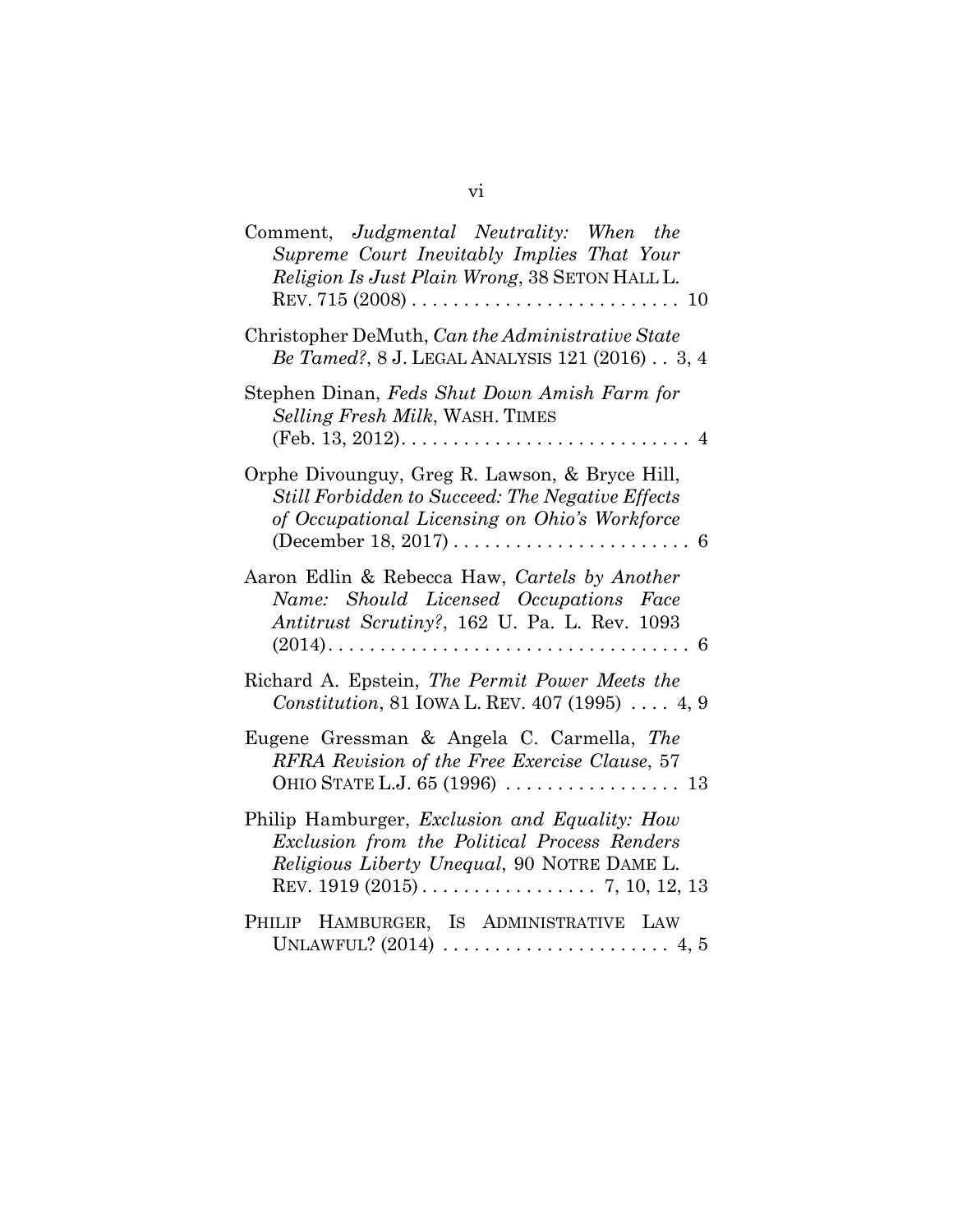| Douglas Laycock, Church and State in the United<br>States: Competing Conceptions and Historic<br>Changes, 13 IND. J. GLOBAL LEGAL STUD. 503       |
|---------------------------------------------------------------------------------------------------------------------------------------------------|
| Douglas Laycock, Religious Liberty and the Culture<br><i>Wars</i> , 2014 U. ILL. L. REV. 839 (2014) 9                                             |
| Douglas Laycock, The Religious Freedom<br>Restoration Act, 1993 B.Y.U.L. REV. 221                                                                 |
| Douglas Laycock, Theology Scholarships, the Pledge<br>of Allegiance, and Religious Liberty, 118 HARV.                                             |
| Christopher C. Lund, Martyrdom and Religious<br><i>Freedom</i> , 50 CONN. L. REV. 959 (2018). 8                                                   |
| National Conference of State Legislatures, The<br>State of Occupational Licensing: Research, State<br>Policies and Trends (October 11, 2017)  7   |
| Mark L. Rienzi, Administrative Power and<br>Religious Liberty at the Supreme Court, 69 CASE                                                       |
| Gregory C. Sisk, How Traditional and Minority<br>Religions Fare in the Courts: Empirical Evidence<br>From Religious Liberty Cases, 76 U. COLO. L. |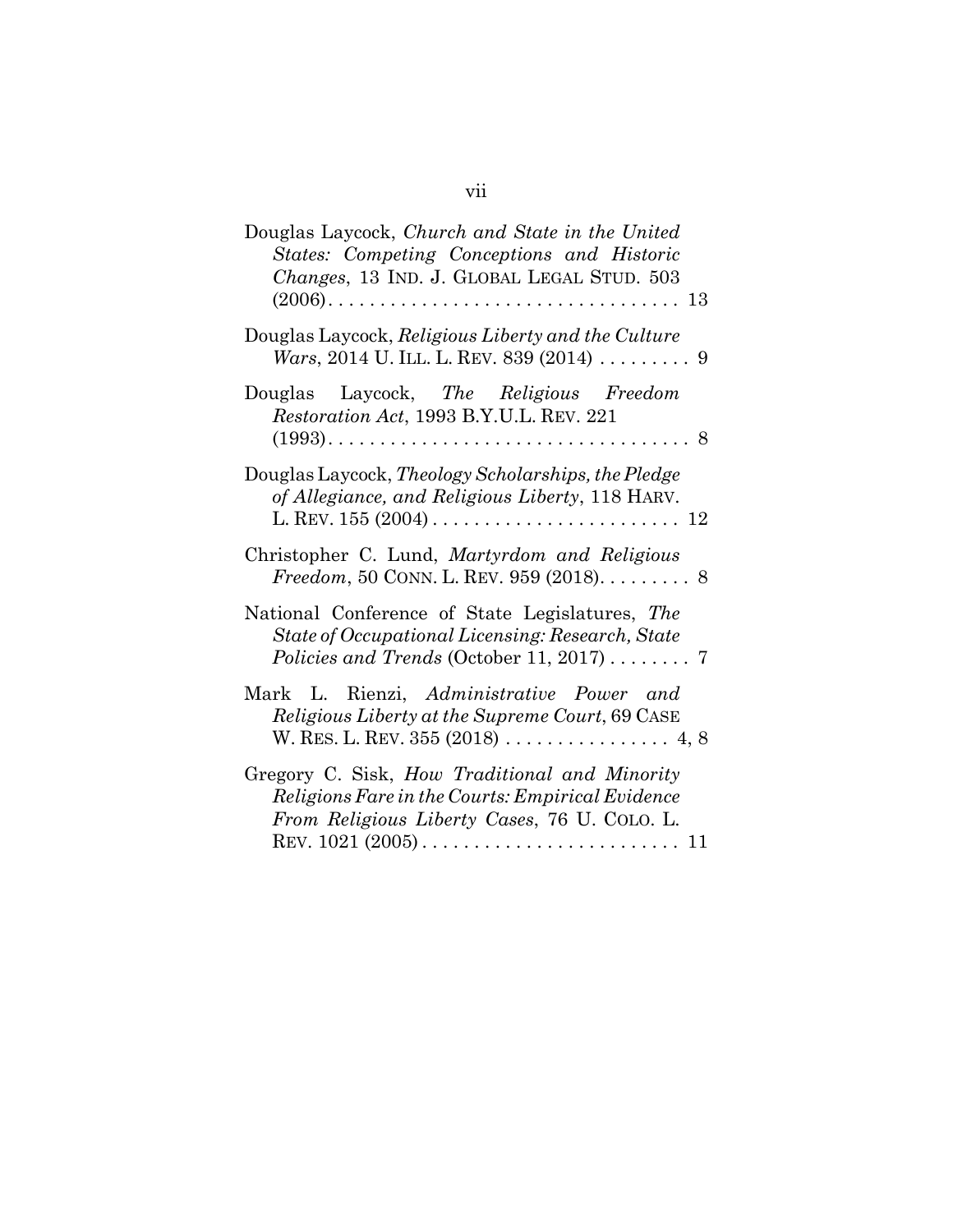#### **INTEREST OF** *AMICUS CURIAE*<sup>1</sup>

The Buckeye Institute was founded in 1989 as an independent research and educational institution—a think tank—to formulate and promote free-market solutions for Ohio's most pressing public policy problems.

The staff at Buckeye accomplish the organization's mission by performing timely and reliable research on key issues, compiling and synthesizing data, formulating sound free-market policies, and promoting those solutions for implementation in Ohio and replication across the country.

The Buckeye Institute is a non-partisan, non-profit, and tax-exempt organization, as defined by section 501(c)(3) of the Internal Revenue code.

Through its Legal Center, the Buckeye Institute engages in litigation and files *amicus curiae* briefs that are consistent with its mission and goals.

<sup>1</sup> Pursuant to Rule 37.6, *amicus curiae* affirms that no counsel for a party authored this brief in whole or in part and that no person other than *amicus curiae*, its members, and its counsel made a monetary contribution to its preparation or submission. Counsel of record for all parties received notice at least 10 days prior to the due date of the intention of *amicus curiae* to file this brief. All parties consented to the filing of the brief.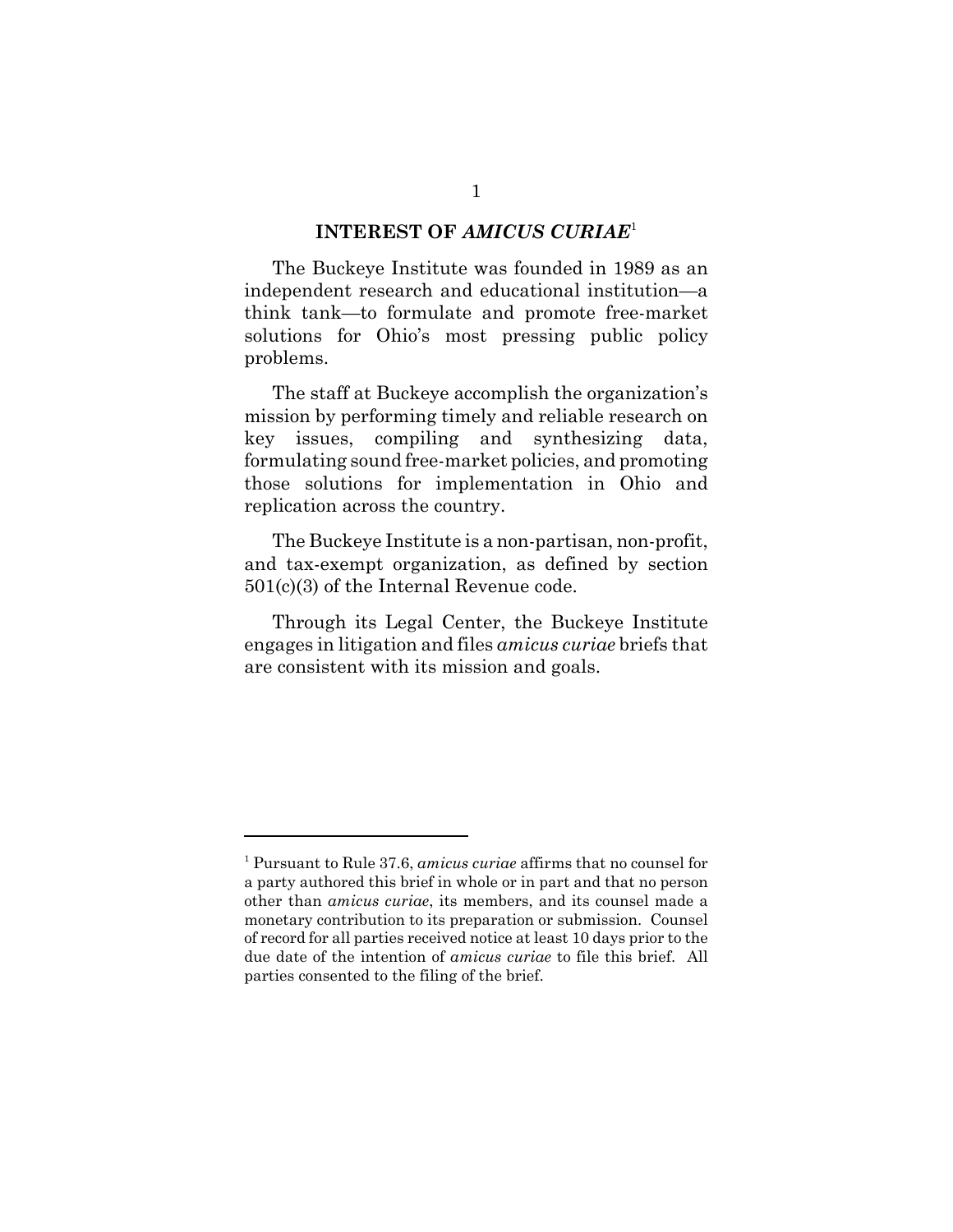### **INTRODUCTION AND SUMMARY OF ARGUMENT**

In *Employment Division v. Smith*, 494 U.S. 872 (1990), the Court held that the First Amendment's Free Exercise clause does not generally require exemptions to neutral laws of general applicability. Concerned that a contrary rule could lead to an unmanageable flood of exemption requests, the Court held that the protection of free exercise rights of religious minorities was properly left to "the political process." *Id.* at 888- 90. After *Smith*, that political process led to federal and state Religious Freedom Restoration Acts (RFRAs) to protect the religious freedom that *Smith* deconstitutionalized. In the nearly thirty years since *Smith*, those statutes have not led to the unworkable scheme of exemptions that *Smith* predicted.

Meanwhile, over the same three decades, the Nation has witnessed a dramatic expansion of the administrative state. With no corner of American life ungoverned by bureaucratic rules and regulations, religious adherents now increasingly seek exemptions not from statutory law, but from administrative schemes that are authored, implemented, and adjudicated by the same body. While all Americans are disadvantaged by the lack of political accountability in these bureaucratic bodies, religious individuals are especially vulnerable to agencies that make law without any consideration of their religious freedoms.

In addition to the reasons highlighted by Petitioner and other *amici*, the intervening rise of the administrative state warrants revisiting *Smith*.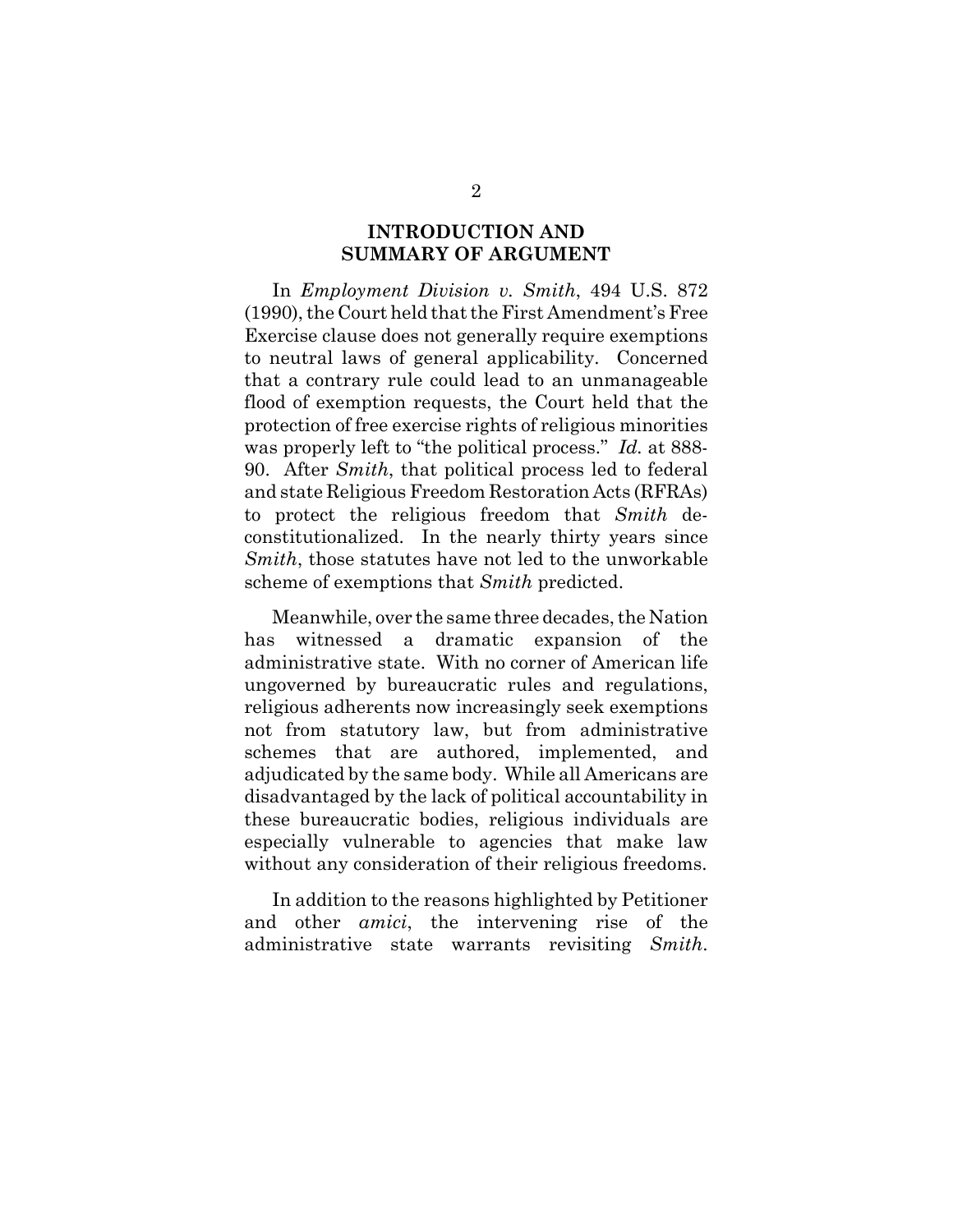Religious Americans' rights are not protected by bureaucratic processes in which they have little or no say, and the changing political winds that affect statutory free exercise rights are inadequate to protect a right that our Constitution makes fundamental. Although *Smith* did not directly grapple with the burgeoning rise of administrative burdens, it declined to overrule the Court's earlier precedents that recognized that greater judicial scrutiny and protection of free exercise may be warranted within such administrative schemes. This case, arising out of an administrative scheme for occupational licensing, thus presents an ideal vehicle for reevaluating *Smith* in light of the exponential rise of the administrative state.

#### **ARGUMENT**

### **I. The Three Decades Since** *Smith* **Have Witnessed A Vast Expansion Of The Administrative State.**

In the decades since *Smith*, the scope of the administrative state has exploded. With literally "hundreds of federal agencies poking into every nook and cranny of daily life," "the danger posed by the growing power of the administrative state cannot be dismissed." *City of Arlington, Tex. v. FCC*, 569 U.S. 290, 315 (2013) (Roberts, C.J., dissenting). While it is common knowledge that the administrative state has expanded steadily since the New Deal, even more dramatic has been its expansion in the thirty years since this Court's decision in *Smith*. From then until 2010, the Code of Federal Regulations grew by 40,000 pages to a total of 146,000 pages. Christopher DeMuth, *Can the Administrative State Be Tamed?*, 8 J. LEGAL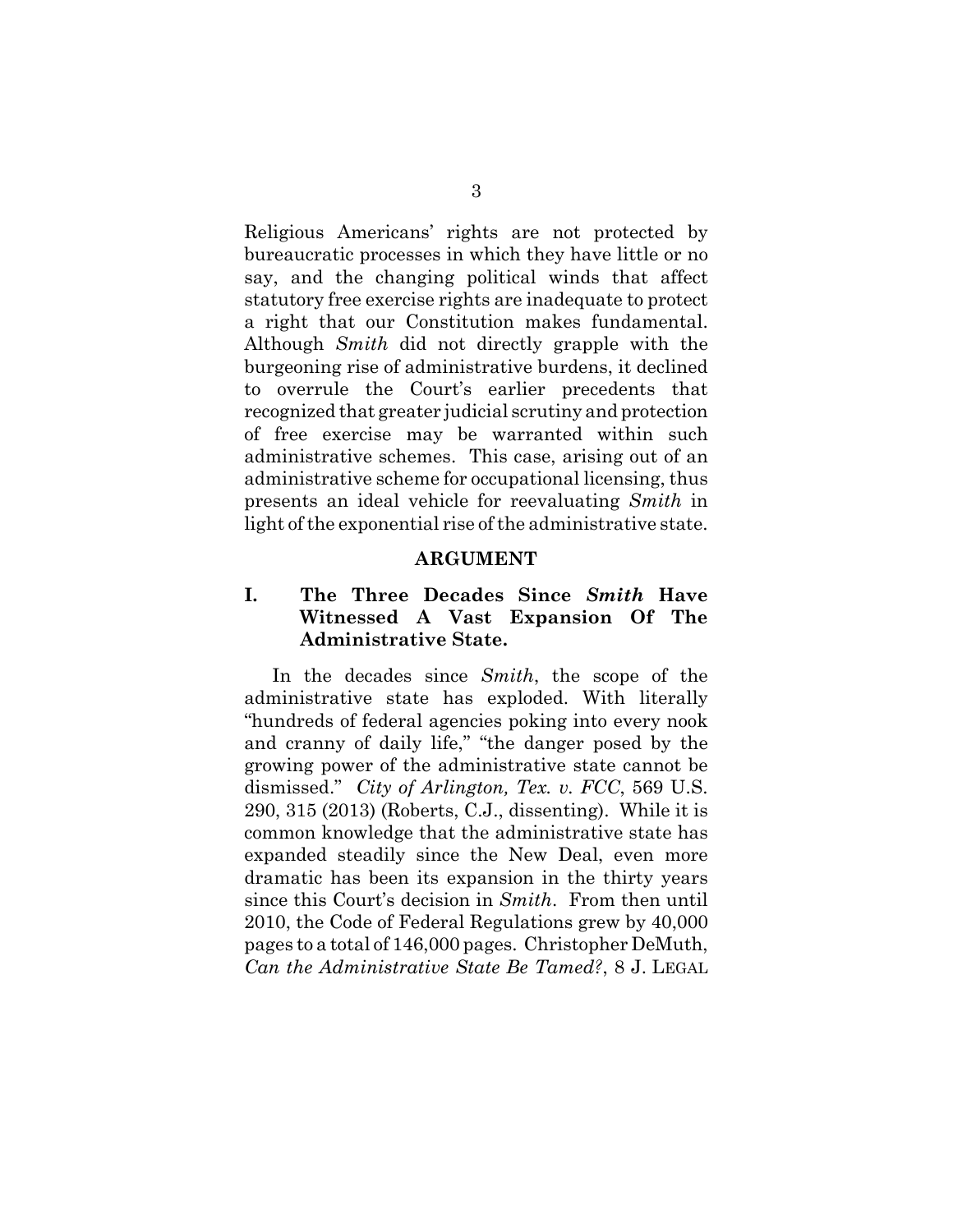ANALYSIS 121, 126 (2016). Approximately 250,000 federal regulations have been added in those thirty years, bringing the corpus of federal administrative law alone to a total of over 1 million regulations. Mark L. Rienzi, *Administrative Power and Religious Liberty at the Supreme Court*, 69 CASE W. RES. L. REV. 355, 381 (2018). Today's administrative state is truly leviathan.

This bureaucratic behemoth "hold[s] enormous power over the economic and social life of the United States." *PHH Corp. v. CFPB*, 881 F.3d 75, 165 (D.C. Cir. 2018) (Kavanaugh, J., dissenting). Administrative law "constrain[s] Americans in all aspects of their lives, political, economic, social, and personal," having become "the government's primary mode of controlling Americans." PHILIP HAMBURGER, IS ADMINISTRATIVE LAW UNLAWFUL? 1 (2014). Administrative processes—with their attendant demands and threats—intrude upon many facets of American life that may well have been thought the proper province of private life and business, including brushing one's teeth, 606 C.M.R.  $\S$  7.11(11)(d); selling fresh milk, Stephen Dinan, *Feds Shut Down Amish Farm for Selling Fresh Milk*, WASH. TIMES (Feb. 13, 2012); or filling holes on one's land, *see Sackett v. EPA*, 566 U.S. 120, 124-25 (2012). Modern administrative schemes require permits and licenses for "everything from a dog house in the back yard to a nuclear power plant." Richard A. Epstein, *The Permit Power Meets the Constitution*, 81 IOWA L. REV. 407, 407 (1995).

The growing power and pervasiveness of this politically unaccountable rulemaking is questionable within our constitutional tradition. *See generally*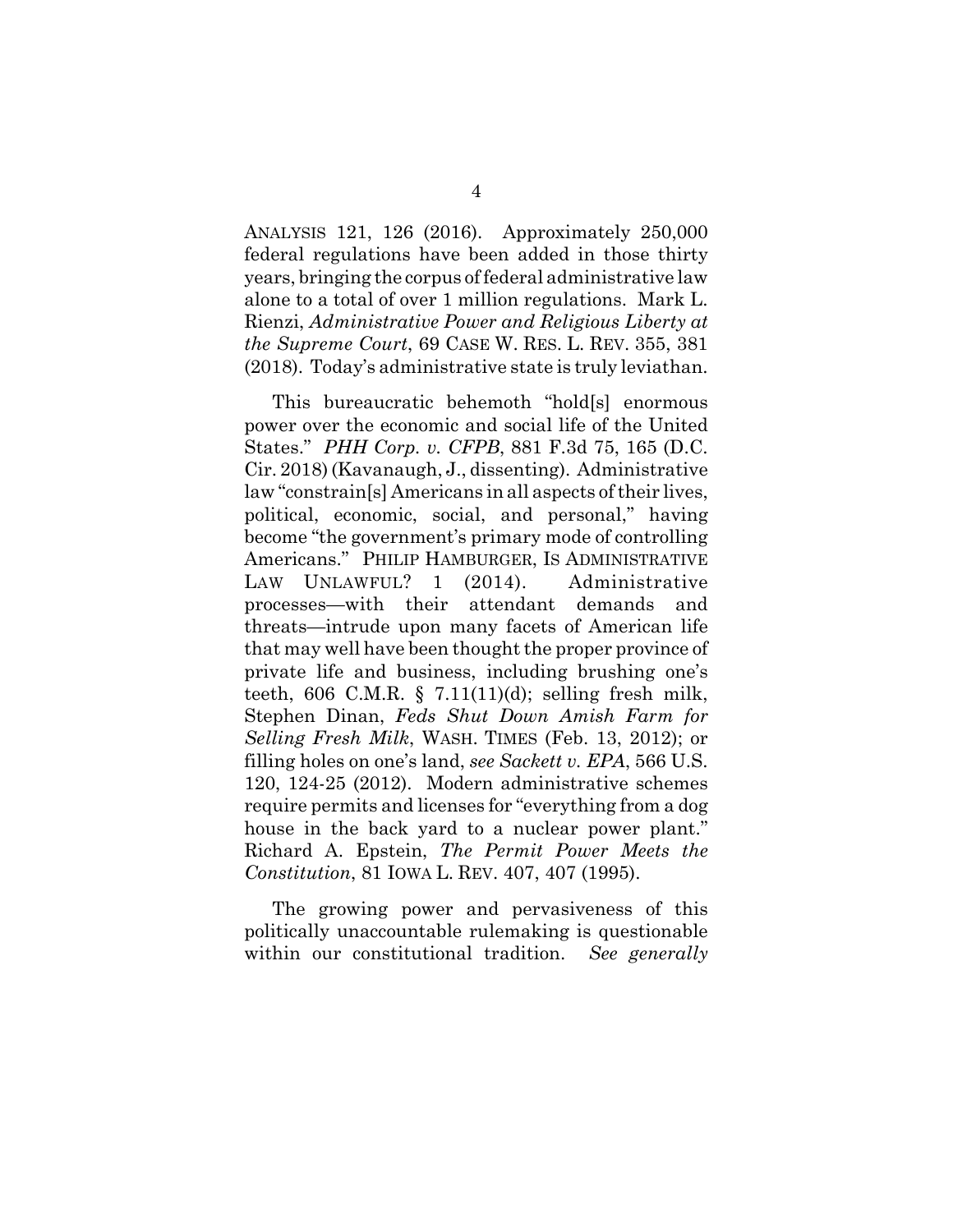HAMBURGER, *supra*.While the Framers carefully separated the legislative, executive, and judicial functions, administrative agencies have blended them in new and dangerous ways. *See Kisor v. Wilkie*, 139 S. Ct. 2400, 2437-39 (Gorsuch, J., dissenting). And with that blending comes "a significant threat to individual liberty." *PHH Corp.*, 881 F.3d at 165 (Kavanaugh, J., dissenting). In particular, state and federal governments have now created numerous administrative agencies vested with legislative, executive, and judicial powers—the power to promulgate law, the power to investigate and prosecute violations of that law, and the quasi-judicial power to impose penalties, sometimes substantially in excess of remedies available in court. *E.g.*, 12 U.S.C. §§ 5491 *et. seq.* (Consumer Financial Protection Bureau); 15 U.S.C. §§ 7211 *et. seq.* (Public Company Accounting Oversight Board); 84 Stat. 2086-89 (Environmental Protection Agency); 16 U.S.C. §§ 1533, 1540 (Department of Interior); 15 U.S.C. §§ 78d *et. seq.* (Securities and Exchange Commission); 21 U.S.C. §§ 335b, 371, 374, 393 (Food and Drug Administration); 42 U.S.C. §§ 2000e-4 *et. seq.* (Equal Employment Opportunity Commission); N.M. STAT. ANN. §§ 28-1-3 *et. seq.* (New Mexico Human Rights Commission); 43 PA. STAT. §§ 956 *et. seq.* (Pennsylvania Human Rights Commission); IOWA CODE §§ 216.3 *et. seq.* (Iowa Civil Rights Commission); MONT. CODE ANN. § 2-15-1706 (Montana Commission for Human Rights); SAN FRANCISCO CHARTER, art. IV, § 4.107 (San Francisco Human Rights Commission). Without checks or balances or direct accountability to the public, such agencies remain above the democratic fray—in fact, that is often the very purpose of their design.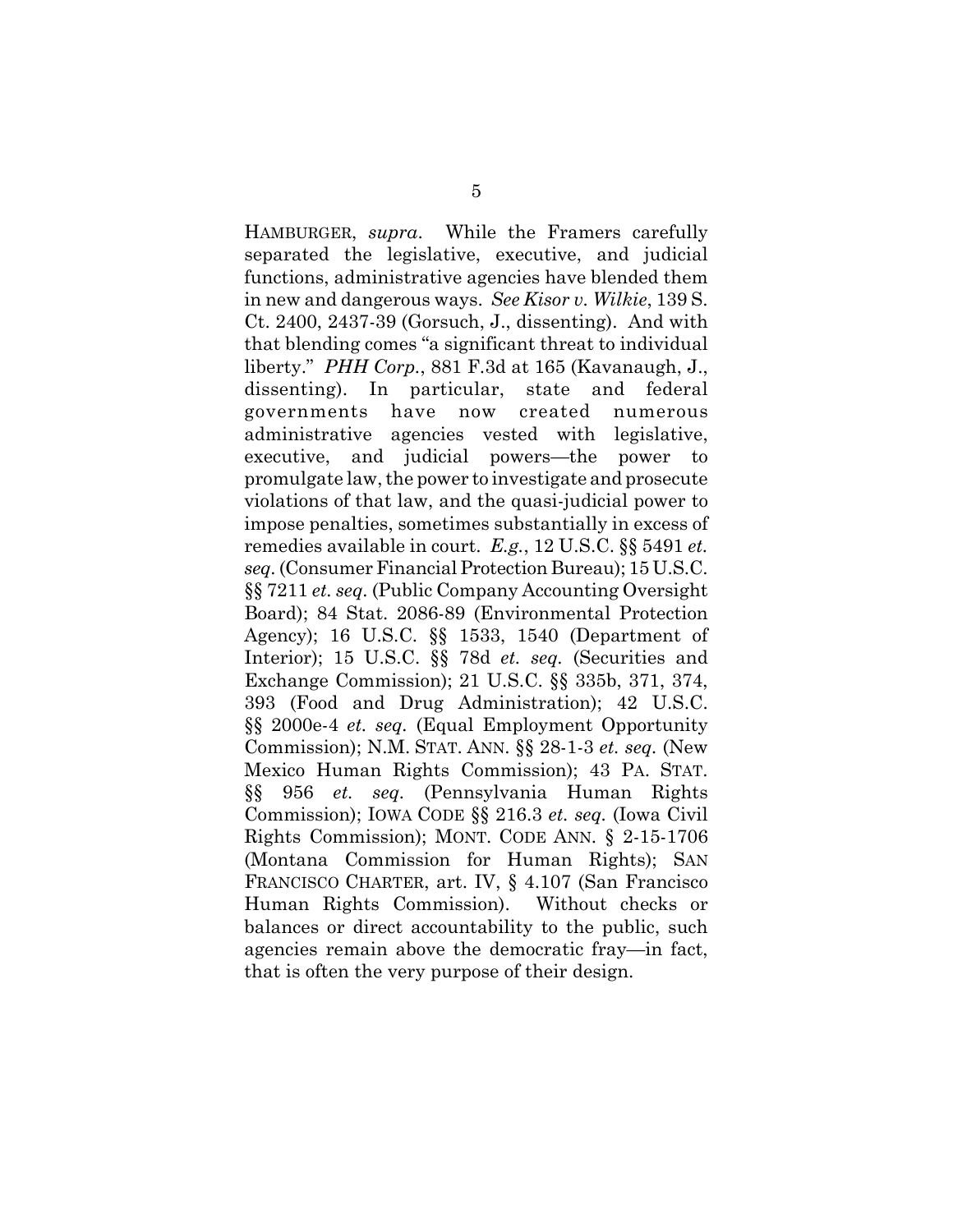The pernicious effect of the administrative state's pervasive encroachment on American life has been particularly acute in occupational licensing regimes like those at issue here. "[N]early a third of American workers [today] must obtain a state occupational license to perform their jobs legally." Eric Biber & J.B. Ruhl, *The Permit Power Revisited: The Theory and Practice of Regulatory Permits in the Administrative State*, 64 DUKE L.J. 133, 151 (2014). The modern state requires licenses for everything "from doctors and lawyers to barbers, florists, and even fortune tellers." Orphe Divounguy, Greg R. Lawson, & Bryce Hill, *Still Forbidden to Succeed: The Negative Effects of Occupational Licensing on Ohio's Workforce*, at 4 (Dec. 18, 2017). The requirements for these licensing schemes often bespeak a "disturbing arbitrariness"—for example, in Ohio, only a month of training is needed for EMTs, but nearly a year is required for cosmetologists, and more than a year for barbers and auctioneers. *Id.* The natural cause of these incongruities, of course, is that they are promulgated by members of the profession they regulate, who have obvious incentives to erect barriers to entry from additional competition. *See* Aaron Edlin & Rebecca Haw, *Cartels by Another Name: Should Licensed Occupations Face Antitrust Scrutiny?*, 162 U. Pa. L. Rev. 1093, 1095-96 (2014). The proceedings of those occupational licensing authorities are often opaque, failing to post their minutes online, to list their members, and even to comply with the laws that create them. *See* Rebecca Haw Allensworth, *Foxes at the Henhouse: Occupational Licensing Boards Up Close*, 105 CAL. L. REV. 1567, 1577-78 (2017).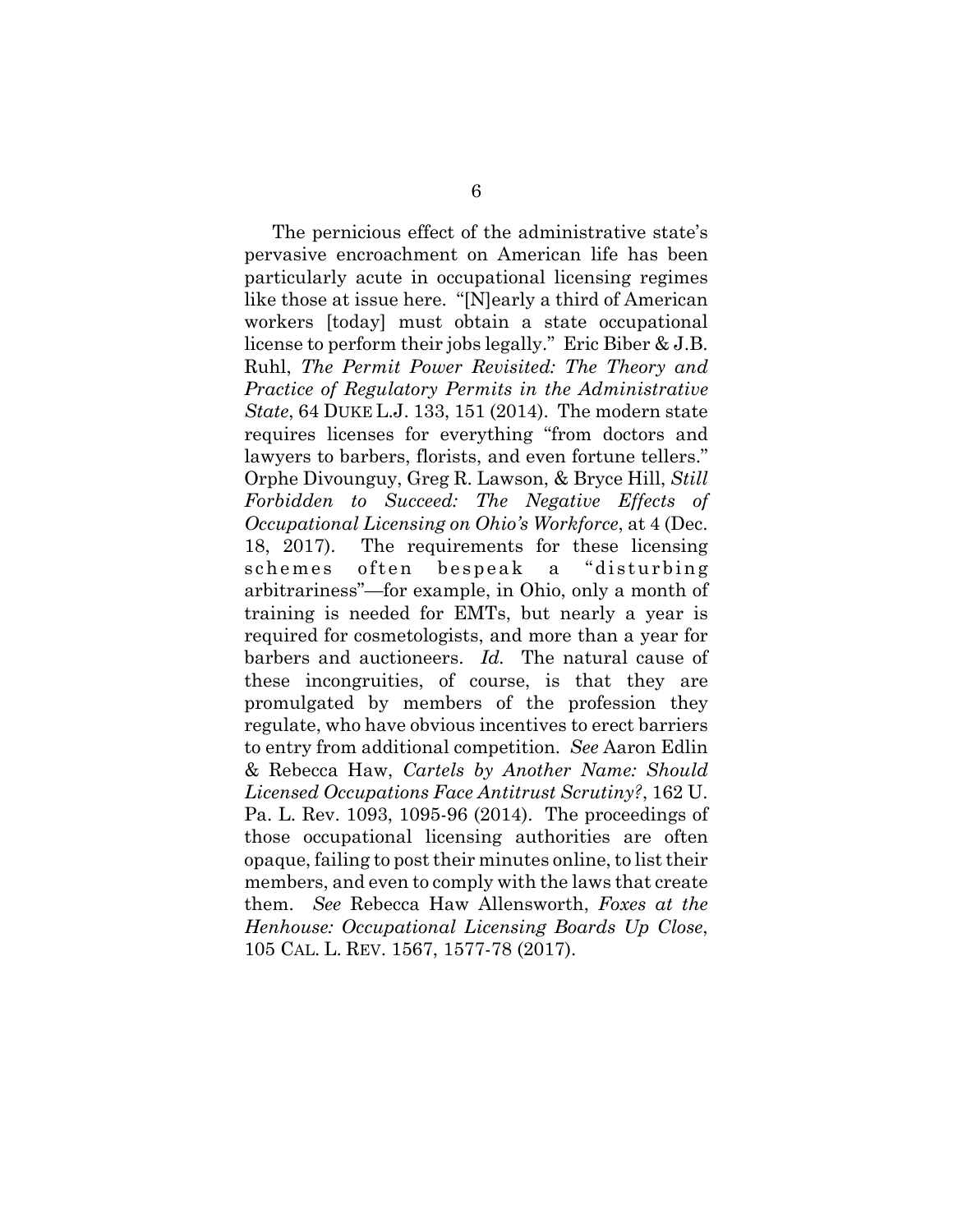In addition to driving up costs to consumers from decreased competition in the marketplace, there is growing evidence that these licensing requirements directly harm the most vulnerable members of society. Because of the time and money necessary to obtain such a license, these requirements disproportionately harm low-income workers, the unemployed, members of the military, and immigrants. National Conference of State Legislatures, *The State of Occupational Licensing: Research, State Policies and Trends*, at 7-8 (October 11, 2017). Perhaps most of all, they harm those with criminal records, who "can be denied an occupational license in half the states, regardless of whether their criminal record relates to the job they are seeking or how long ago the conviction occurred." Id. at 8. And because licenses are needed for so many jobs, these requirements may in turn lead to an outsized effect on rates of recidivism for those with no other reasonably available opportunity to earn a living.

### **II. The Administrative State's Increasing Intrusions On Religious Freedom Warrant Revisiting** *Smith***.**

The burden posed by the growing body of administrative law falls disproportionately on religious Americans. "[T]he growth of federal administrative power . . . leaves Americans, including religious Americans, no opportunity to vote for or against their administrative lawmakers." Philip Hamburger, *Exclusion and Equality: How Exclusion from the Political Process Renders Religious Liberty Unequal*, 90 NOTRE DAME L. REV. 1919, 1920 (2015). As administrative burdens grow, so do the number of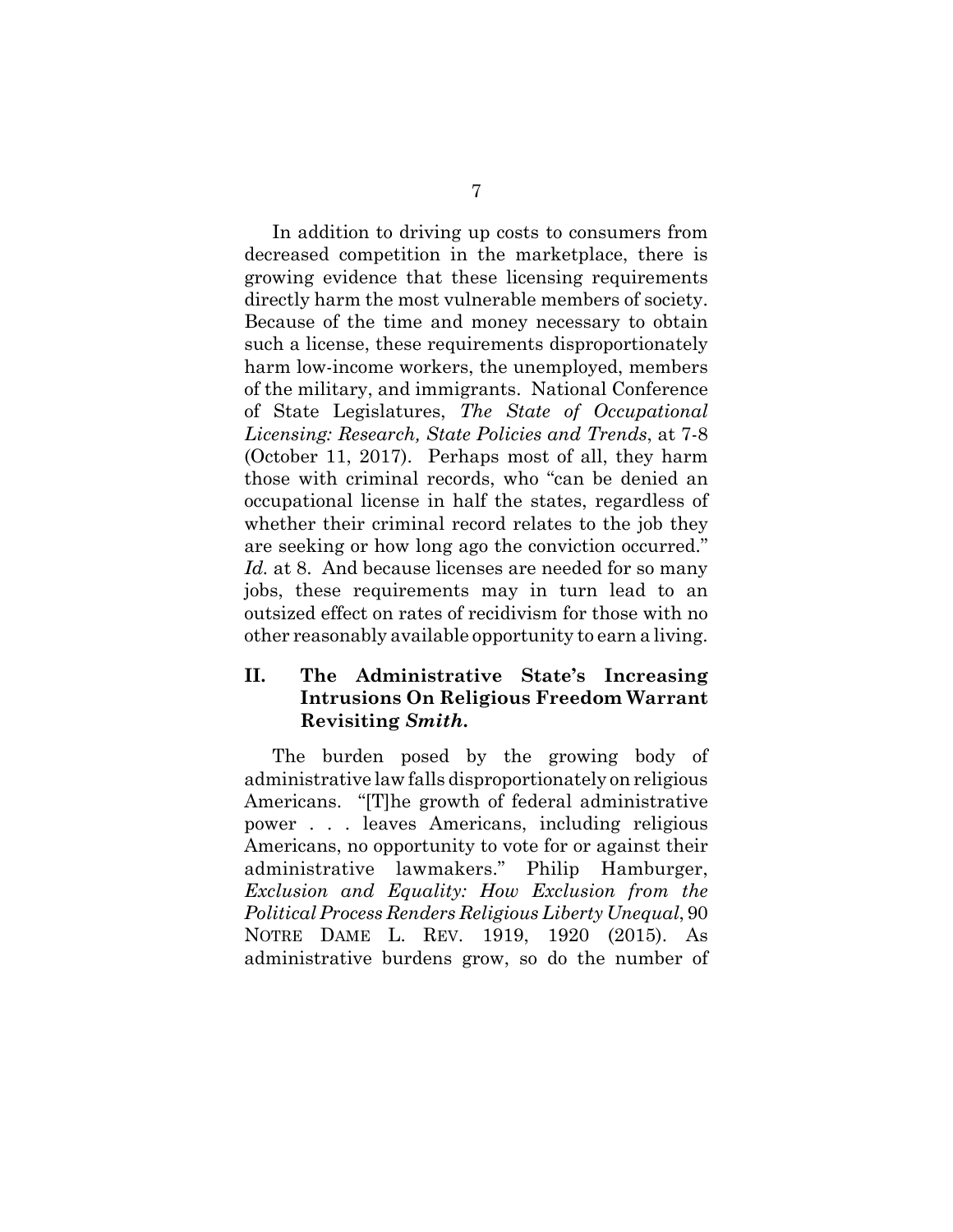people seeking to cast off their weight. Increasingly, the religious freedom claims before this Court and others target agency actions, not legislative enactments. Rienzi, *supra*, at 377-80. That development—unanticipated by *Smith*—warrants revisiting it nearly thirty years hence.

The administrative threat to religious liberty extends far beyond arcane matters of religious observance. When agencies run roughshod over religious objections, often as a matter of sheer "bureaucratic inflexibility," the consequences are at times severe. Douglas Laycock, *The Religious Freedom Restoration Act*, 1993 B.Y.U.L.REV. 221, 226 (1993). In one particularly egregious example, a state medical examiner performed an autopsy on a Hmong man over the family's religious objections—for "medical curiosity," not social need. *Id.* And, in an even more extreme case, administrative intransigence led to a deadly result, where a state agency's refusal to allow a Jehovah's Witness to travel out of state for a bloodless liver transplant cost the patient her life. Christopher C. Lund, *Martyrdom and Religious Freedom*, 50 CONN. L.REV. 959, 974-75 & n.66 (2018) (discussing *Stinemetz v. Kansas Health Policy Auth.*, 252 P.3d 141, 143-44 (Kan. Ct. App. 2011)). Similar examples abound. *E.g.*, *id.* at 976 (school refusing to allow a Native American student to have long hair); *Holt v. Hobbs*, 574 U.S. 352 (2015) (prison refusing to allow a Muslim prisoner to have a beard). And, in other recent litigation, the EEOC itself has taken positions against religious exercise that this Court unanimously described as not only "remarkable," but "untenable." *Hosanna-Tabor*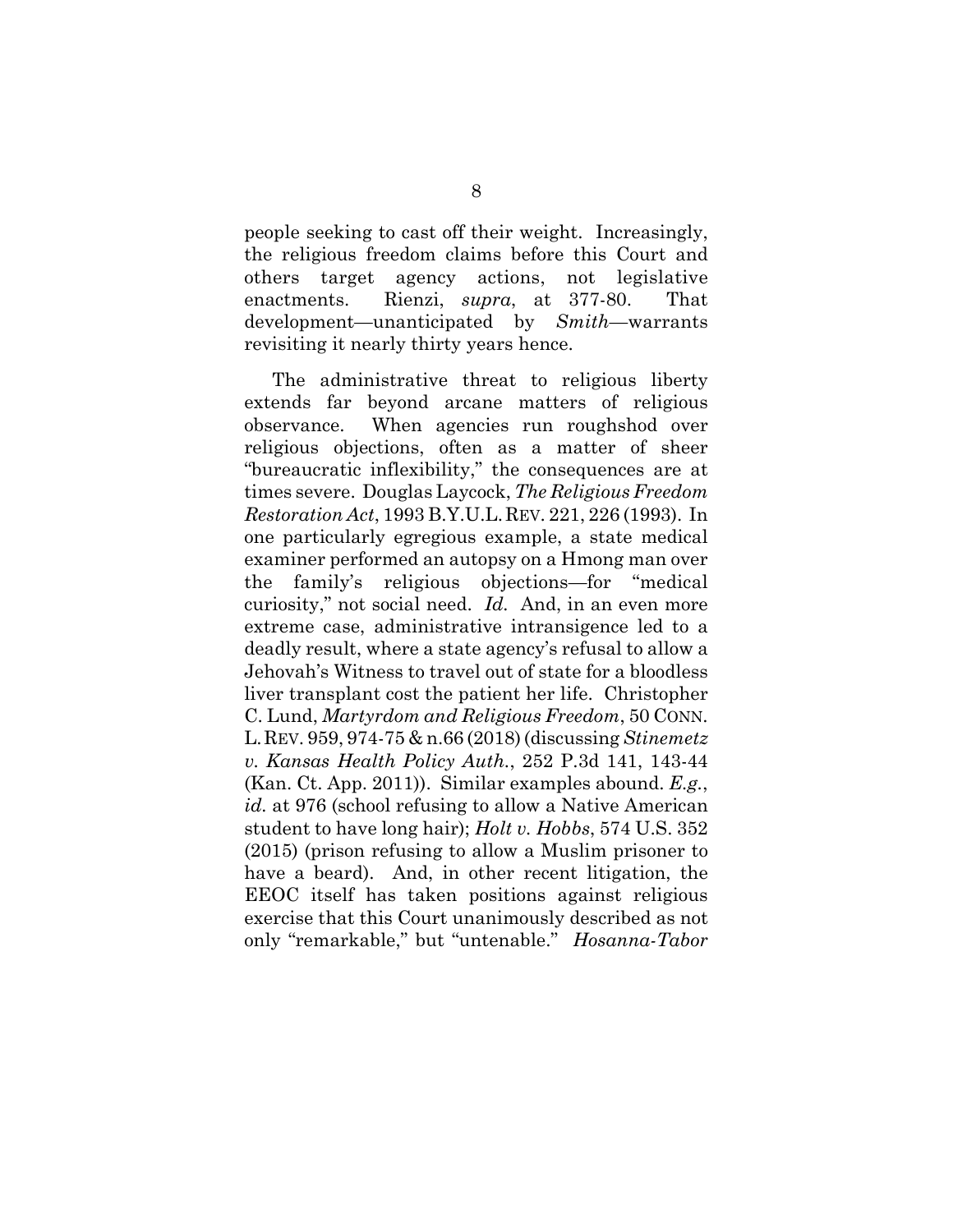### *Evangelical Lutheran Church and Sch. v. EEOC*, 565 U.S. 171, 189 (2012).

The impact of administrative law on religious observance has been particularly notable for state-law occupational requirements like those at issue here. Although "the government may not force people to choose between participation in a public program and their right to free exercise of religion," *Trinity Lutheran Church of Columbia, Inc. v. Comer*, 137 S. Ct. 2012, 2026 (2017) (Thomas, J., concurring), the inflexibility of state occupational licensing programs has done just that. Indeed, the burdens of such schemes are heightened for Americans who view their work as intimately intertwined with their religious beliefs. *See* Paul Barker, Note: *Religious Exemptions and the Vocational Dimension of Work*, 119 COLUM. L. REV. 169, 185 & n.104 (2019) (collecting statements about vocations for Jews, Catholics, and Protestants alike). After all, "churches for centuries have treated education, and care of the sick and the destitute, as part of their missions." Douglas Laycock, *Religious* Liberty and the Culture Wars, 2014 U. ILL. L. REV. 839, 873 (2014). But the obligation to perform a job in service of one's Creator can become a moral dilemma when permit and licensing requirements are interposed. "Once [a] permit is required, the individual citizen becomes a supplicant before the government," hoping that he will be able to perform his religious commitments. *See* Epstein, *supra*, at 412. The everexpanding number of regulations on any given occupation leaves many Americans increasingly caught between their religious vocations and their secular duties.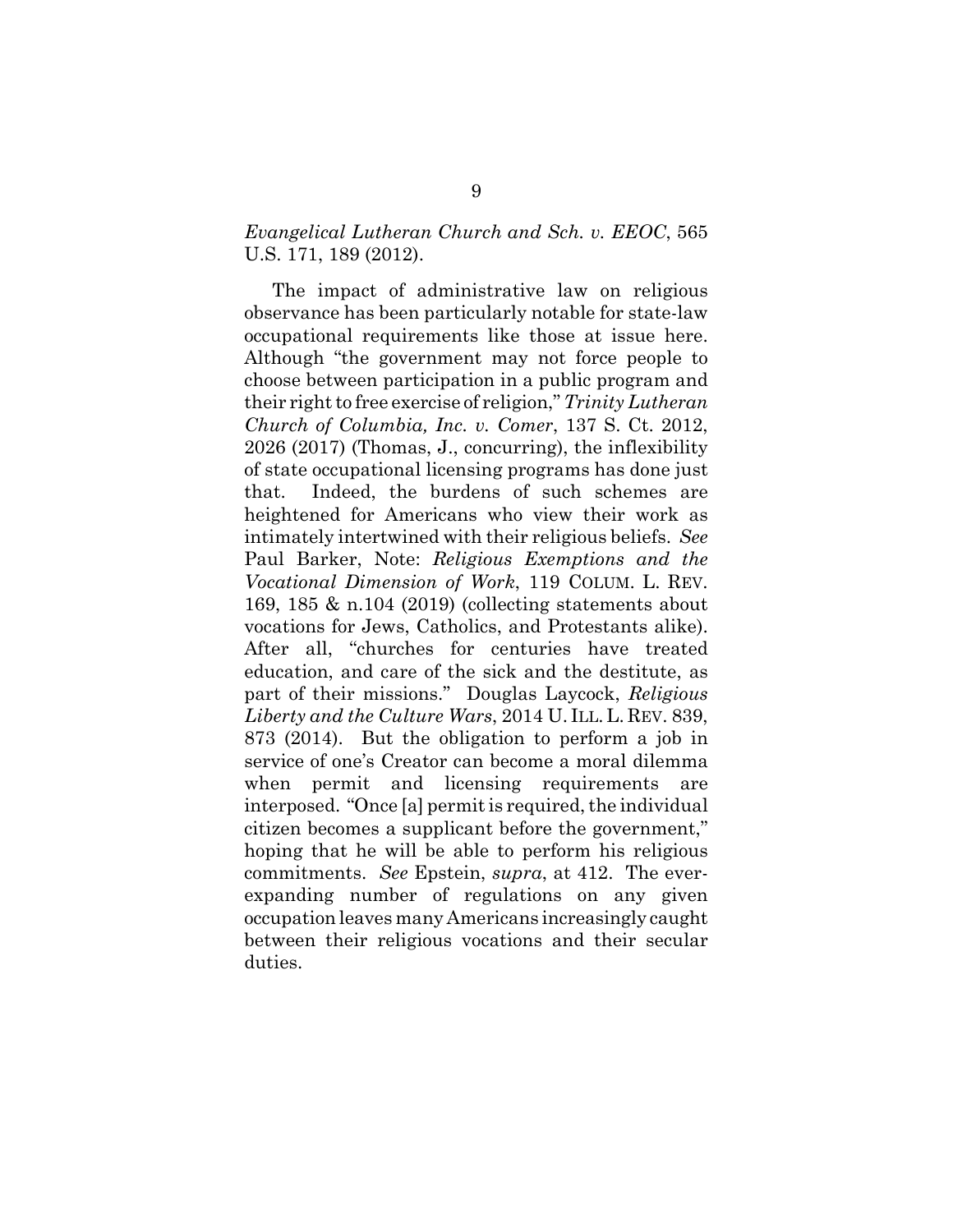The growing inequality of access to the administrative and political processes by religious Americans—particularly by potentially disfavored religious minorities—lends considerable doubt to the notion that the "neutral law[s] of general applicability" that *Smith* inoculated from free exercise challenges truly remain neutral. *Smith*, 494 U.S. at 879 (citation omitted); Hamburger, *Exclusion and Equality*, *supra*, at 1920. *Smith* was notably careful to state that the Court may not "punish the expression of religious doctrines it believes to be false." *Smith*, 494 U.S. at 877 (citing *United States v. Ballard*, 322 U.S. 78, 86-88 (1944)). Yet that is inevitably what occurs when inflexible bureaucracies run roughshod over adherents' constitutionally protected religious beliefs. Hamburger, *Exclusion and Equality*, *supra*, at 1921; Comment, *Judgmental Neutrality: When the Supreme Court Inevitably Implies That Your Religion Is Just Plain Wrong*, 38 SETON HALL L. REV. 715, 737 (2008). While laying claim to neutrality, *Smith* has ushered in a regime that is decidedly not neutral, by elevating the universal application of administrative schemes over sincere religious beliefs.

### **III.** *Smith***'s Reliance On The Political Process Is An Inadequate Check On Administrative Burdens.**

*Smith* did not meaningfully grapple with the harm that the rise of the administrative behemoth has inflicted on religious freedom. Instead, it suggested that the democratic process would operate as a check on such pressures: "[A] society that believes in the negative protection accorded to religious belief can be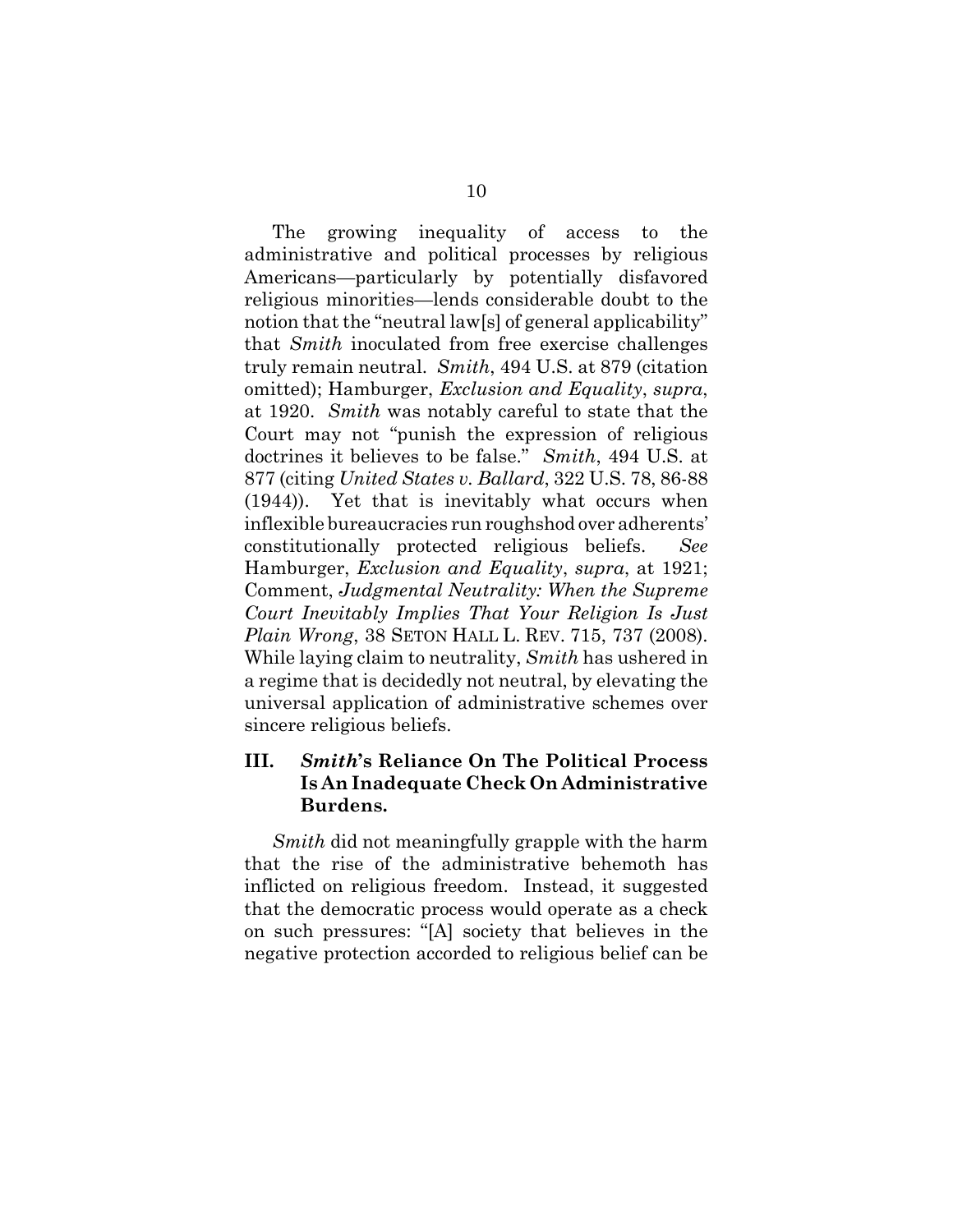expected to be solicitous of that value in its legislation as well." *Smith*, 494 U.S. at 890.

However, notwithstanding the efforts of the federal government and some states to pass RFRAs, *Smith* leaves religious minorities exposed to the whims of political majorities. The solution to the problem of the administrative state is not reliance on the very political processes that have allowed its troubling expansion. The promise of the First Amendment is "to withdraw certain subjects from the vicissitudes of political controversies, to place them beyond the reach of majorities." *Smith*, 494 U.S. at 902-03 (O'Connor, J., dissenting) (quoting *W. Va. State Bd. of Educ. v. Barnette*, 319 U.S. 624, 638 (1943)). Judicial review under the First Amendment thus provides "an independent judiciary" that protects unpopular minorities "from the arbitrary use of governmental power." *Kisor*, 139 S. Ct. at 2438 (Gorsuch, J., dissenting).

Popular opinion as to religion in particular is fleeting, for it may often protect and celebrate one moment what it excoriated a moment earlier. "One need only recall the mob violence attending the pilgrimage of the Mormons across the country or against immigrant Catholics in urban centers during the nineteenth century" to see the kinds of discrimination our own country has inflicted on religious minorities. Gregory C. Sisk, *How Traditional and Minority Religions Fare in the Courts: Empirical Evidence From Religious Liberty Cases*, 76 U. COLO. L. REV. 1021, 1024 (2005). Those seeking to suppress other religions often harnessed the political process to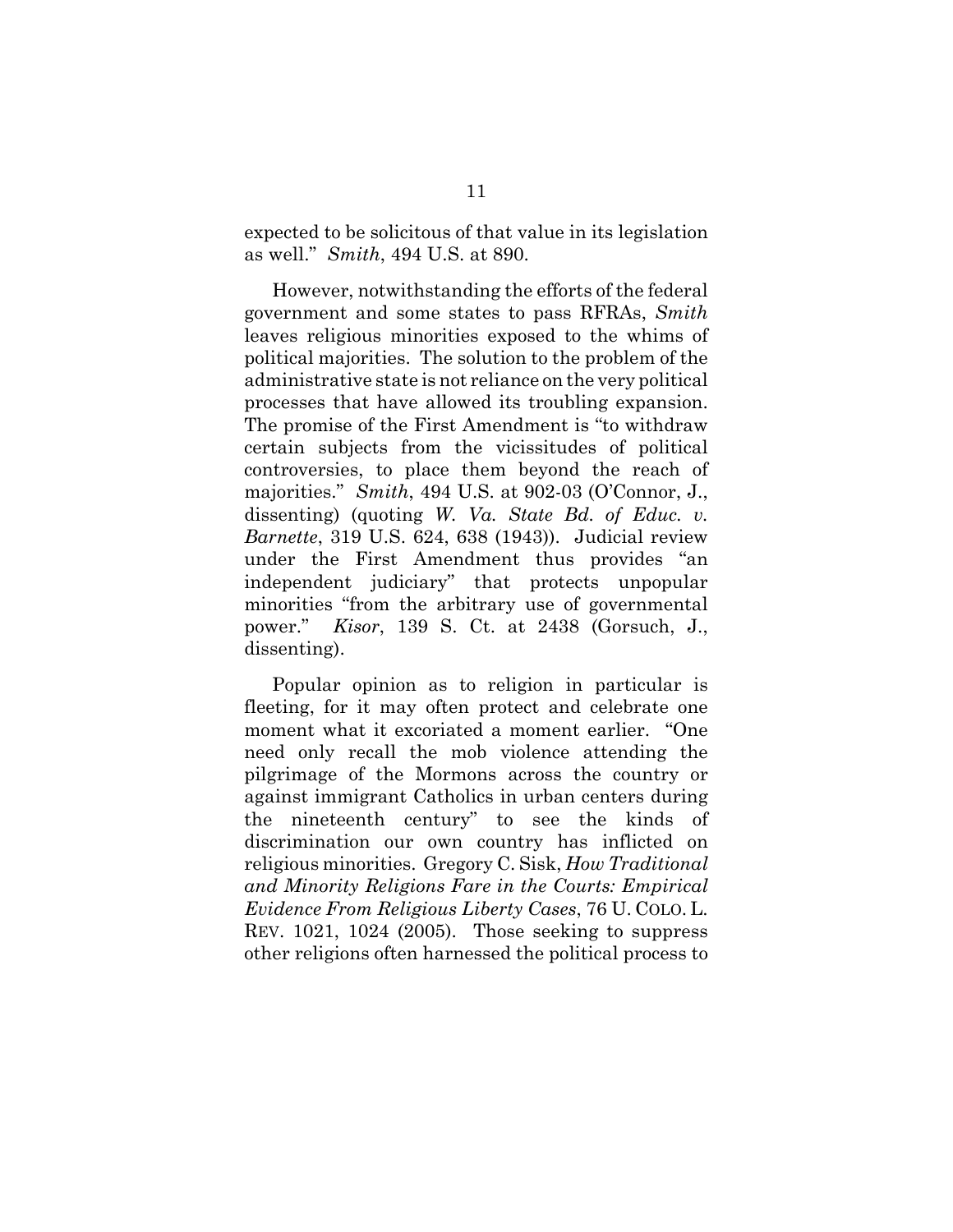advance their discriminatory objectives: Blaine Amendments, for example, were a common way to express "anti-Catholic bigotry." Douglas Laycock, *Theology Scholarships, the Pledge of Allegiance, and Religious Liberty*, 118 HARV.L.REV.155, 187-88 (2004). And religious tests were once used to exclude atheists from public office. *Torcaso v. Watkins*, 367 U.S. 488, 489 (1961).

Moreover, time has shown that the democratic process is not an adequate check on the growing administrative state—especially not for religious Americans. Administrative rulemaking shields the quasi-legislative process from the significant political checks offered by bicameralism and presentment. "That result, of course, is a function of design and not an accident," and one which regrettably has negative effects on civil liberties. Robert Alt, *The Administrative Threat to Civil Liberties*, 2018 Bradley Symposium Lecture (May 15, 2018), *available at* https://herit.ag/30OM0fW. Although "[p]rotection from the burdens of general laws . . . comes in the political process," the pervasive force of administrative law "significantly excludes Americans and especially religious Americans from this process." Hamburger, *Exclusion and Equality*, *supra*, at 1926. While religious Americans can vote for, petition, "or otherwise lobby members of Congress," they have "no hope of even identifying most administrative lawmakers," let alone voting them out of office. *Id.* at 1939. "[T]he administrative lawmaking process is a closed world." *Id.* at 1942. It is even more closed to religious Americans, who by virtue of the federal tax code are excluded from institutional advocacy regarding even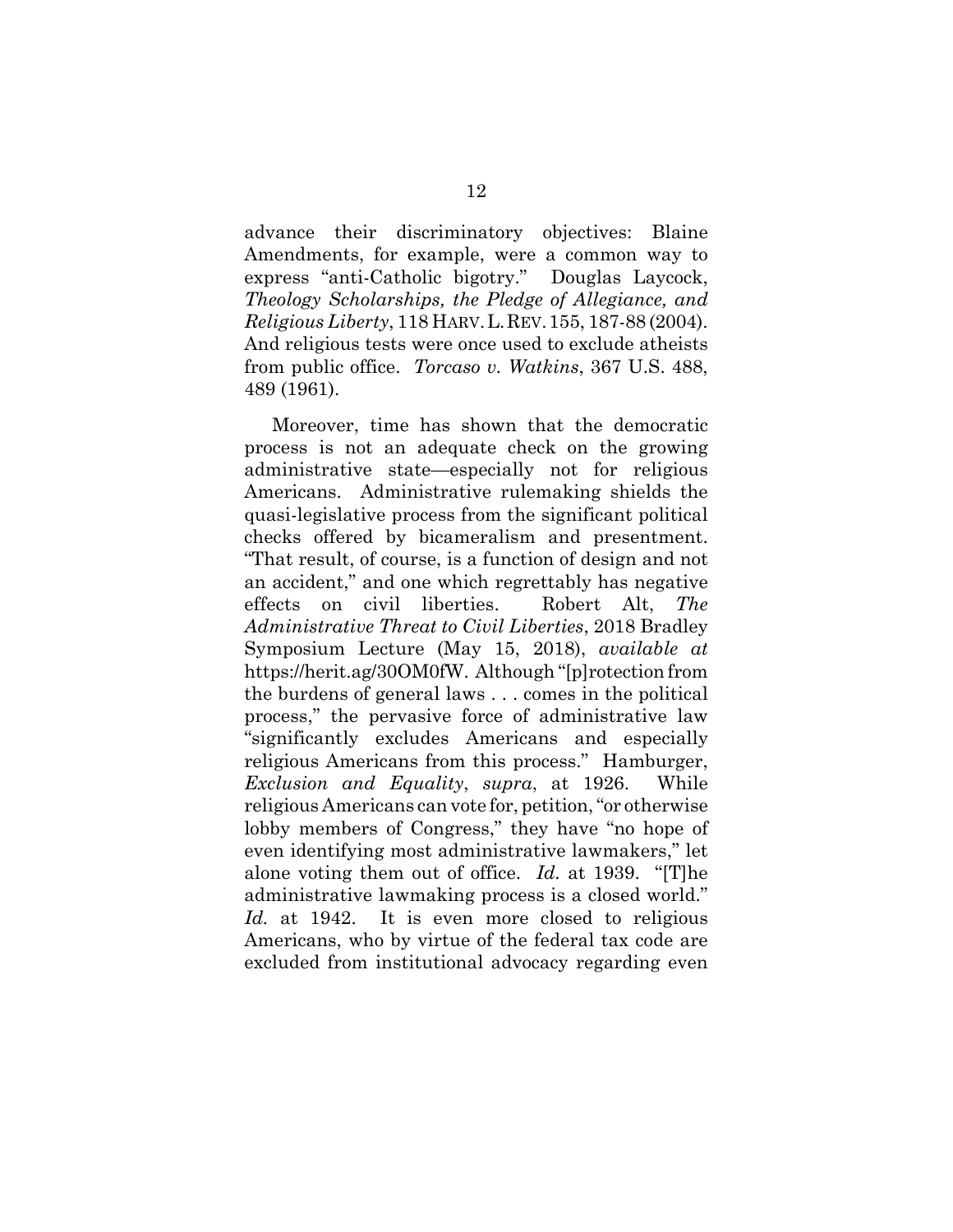the limited political checks available on the administrative process. *Id.* at 1921.

\* \* \*

Finally, reconsideration of *Smith* in this context is warranted because, viewed as a whole, this Court's free exercise jurisprudence permits religious exemptions from professional licensing schemes and similar administrative burdens. While *Smith* upheld a "generally applicable criminal law" against a free exercise challenge, 494 U.S. at 884, the Court declined to overrule earlier decisions that had granted exemptions to state administrative schemes that "substantially burden[ed] a religious practice." *Id.* at 883 (citing *Sherbert v. Verner*, 374 U.S. 398 (1963); *Thomas v. Review Bd. of Indiana Emp. Security Div.*, 450 U.S. 707 (1981); *Hobbie v. Unemployment Appeals Comm'n of Florida*, 480 U.S. 136 (1987)); *see also* Douglas Laycock, *Church and State in the United States: Competing Conceptions and Historic Changes*, 13 IND.J.GLOBAL LEGAL STUD. 503, 536 (2006); Eugene Gressman & Angela C. Carmella, *The RFRA Revision of the Free Exercise Clause*, 57 OHIO STATE L.J. 65, 89 (1996). The principles embodied in those decisions warrant accommodation of religious objections with regard to the professional licensing scheme at issue here.

But, in the years since *Smith*, the lower courts have struggled to reconcile *Smith*'s holding regarding generally applicable criminal statutes with the Court's earlier holdings in *Sherbert* and *Thomas* that permitted exemptions from overly burdensome administrative schemes. As a result, those courts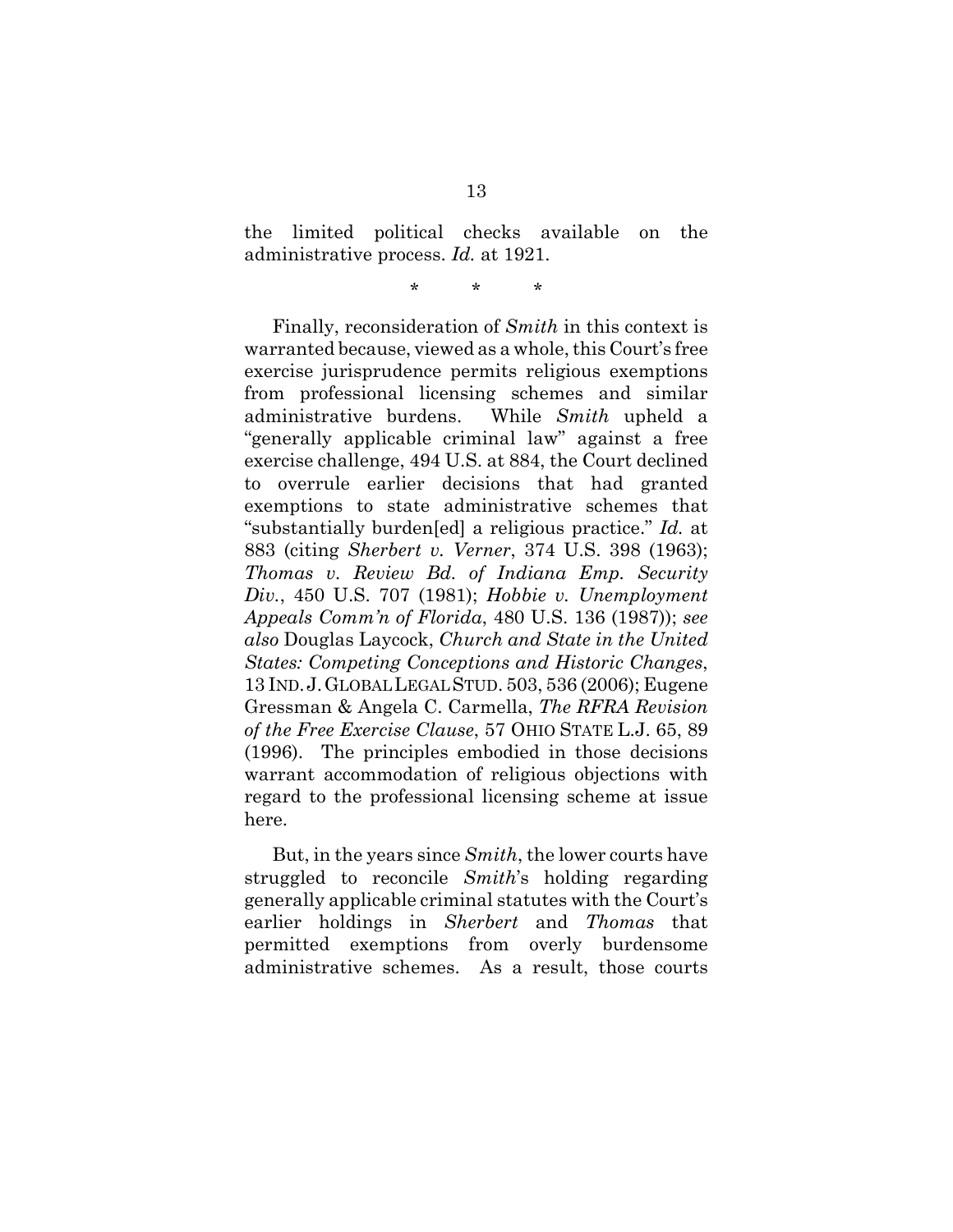typically have applied *Smith*'s holding categorically to bar free exercise claims in every context. *See, e.g.*, *Stormans, Inc. v. Wiesman*, 794 F.3d 1064, 1077 (9th Cir. 2015) (requiring pharmacists to stock certain drugs despite religious objections), *cert. denied*, 136 S. Ct. 2433 (2016); *Montgomery v. Cty. of Clinton*, 743 F. Supp. 1253, 1259-60 (W.D. Mich. 1990) (refusing to enjoin an unnecessary autopsy over family's religious objections). Likewise, here, the lower courts sweepingly applied *Smith*'s holding without grappling with the still-valid precedents that preceded it nor the significant practical developments that have followed it. *See Ricks v. State of Idaho Contractors Bd.*, 435 P.3d 1 (Idaho Ct. App. 2018). This case is thus an ideal vehicle for revisiting *Smith*'s outdated analysis, and reorienting free exercise doctrine to provide reasonable protections against bureaucratic processes disinclined to respect religious liberty.